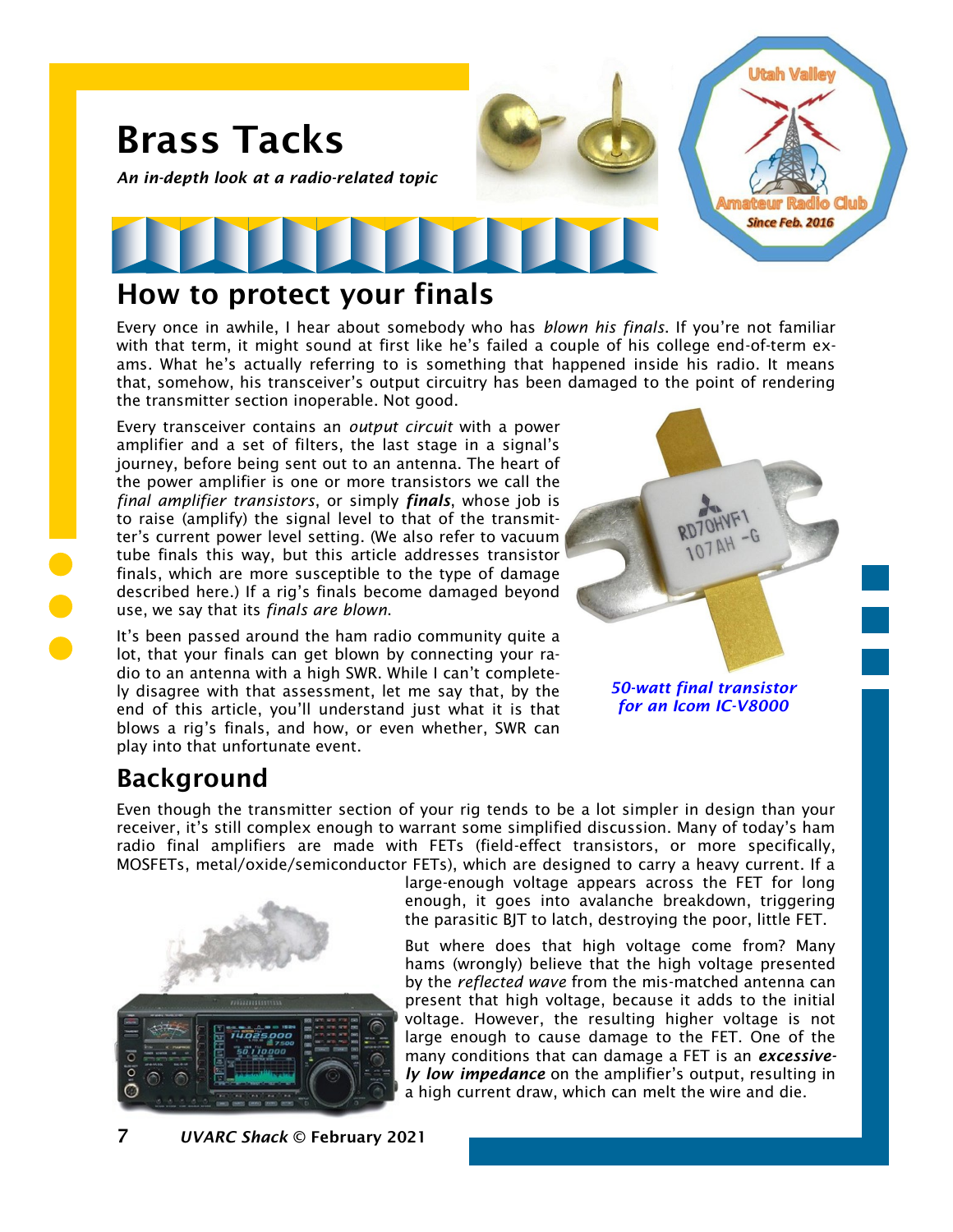

Let's take a different look at this destructive phenomenon, from an *excessively high impedance* point-of-view. Below is a simplified schematic diagram of a final amplifier circuit. V1 represents the transmitter section of your rig, all lumped together in a single sine wave generator. M1 is the MOSFET of the final amplifier, L1 is the pullup inductor (instead of a resistor, to reduce resistive losses), and the load is whatever you've connected to your rig output, including your coax, tuner, meter, and antenna. The output of this amplifier was designed on the assumption that the load presents a 50-ohm impedance.



Because V1 presents a sine wave to the gate of M1, M1 goes from an "off" state when the sine wave is at zero volts, to an "on" state any other time in the cycle, meaning M1 is almost always on. During the relatively long, nearly-half cycle that M1 is on, the current in L1 has time to rise to its maximum, say, 1 A, and stores that energy in its magnetic field. When M1 returns to being off at the end of that half-cycle, the voltage across the load will rise to (1 A)  $\times$  (50 ohms) = 50 V. Therefore, at design time, M1 is specified as  $V_{ds}$  > 50 V, assuming our arbitrary value of 1 A through L1 is correct.

### The open-circuit (no load) case

Now, if we remove the load, such that its impedance appears open, or infinite, no current can flow through the load, so the voltage between the source and drain of M1 will rise even higher, to maintain the current flowing through L1. In fact, the voltage across M1 will rise rapidly until M1 goes into avalanche breakdown, which voltage level *is* high enough to destroy M1. This is similar to the effect your friend experiences when you place a battery across the primary terminals of a transformer while your (now former) friend holds the secondary terminals.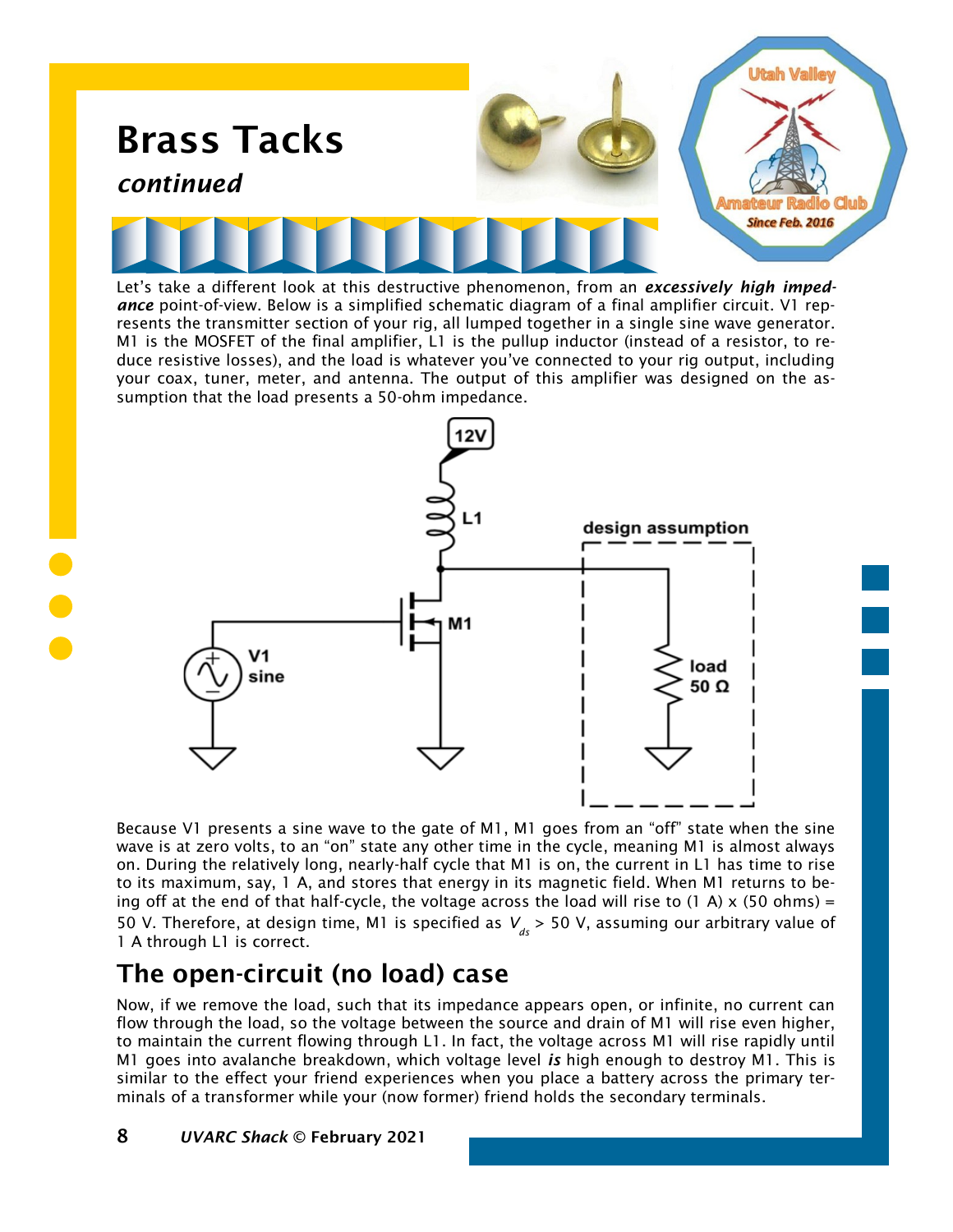

The no-load case might seem to contradict the low-impedance case, yet it's just as real, and no less destructive. Remember that this occurs during the short time when the MOSFET gate is turned off, and no current can flow through the device, causing the voltage to rise until the final breaks down.

Still, because of this case, it's best to ensure that you do not attempt to transmit from your rig without an antenna. Fortunately, however, the duration of the cycle when the gate is disabled is very short, so while damage due to a disconnected antenna system is possible, that likelihood remains small.

## Effects of high SWR

Because many believe that high SWR can destroy their finals, let's examine that theory. You and I probably agree that an SWR of 10:1 for an antenna is pretty high, and many will tell you that such an antenna will likely spell the end of your radio. Because we're considering the total effects of all the components after the signal leaves the rig, let's call them collectively the *antenna system*.



All else being equal (fair to say in amateur radio transmission line applications), your antenna system's SWR can be calculated by the simple ratio between its impedance and the transmission line (feed line) characteristic impedance. And for the sake of amateur radio, let's assume that characteristic impedance is always 50 ohms. (You might be tempted to re-do some of the calculations using a characteristic impedance of 75 ohms, as is common with television coaxial cable, only to find the results change very little.)

This way, an antenna system of 100 ohms will result in an SWR of 100  $\div$  50 = 2:1, and a 250ohm system will result in an SWR of  $250 \div 50 = 5.1$ , and so forth. Moreover, due to the absolute value nature of the calculation, a 10-ohm system will result in an SWR of  $50 \div 10 = 5:1$ .

As you can see, to result in an SWR of 10:1, your antenna system can have an impedance of 500 ohms (500  $\div$  50 = 10:1) or 5 ohms (50  $\div$  5 = 10:1). Let's see what happens when we apply these two cases to our final amplifier diagram, using your antenna system for the load. (Your antenna system can have a myriad of complex impedances between 5 and 500 ohms that will result in an SWR of 10:1, but I'm going to keep things simple here.)



With an antenna system impedance of 500 ohms, which is at your final output, the load will not draw much current from M1, and damage is unlikely. But with an antenna system impedance of 5 ohms, the load will draw a heavy amount of current from M1, resulting in a large voltage across its drain and source, which can cause M1 to burn up, due to the excessive junction heat generated by the high power (current x voltage) there. As you can see in these two photos on this page, burned finals can be invisible, very visible, or downright spectacular.